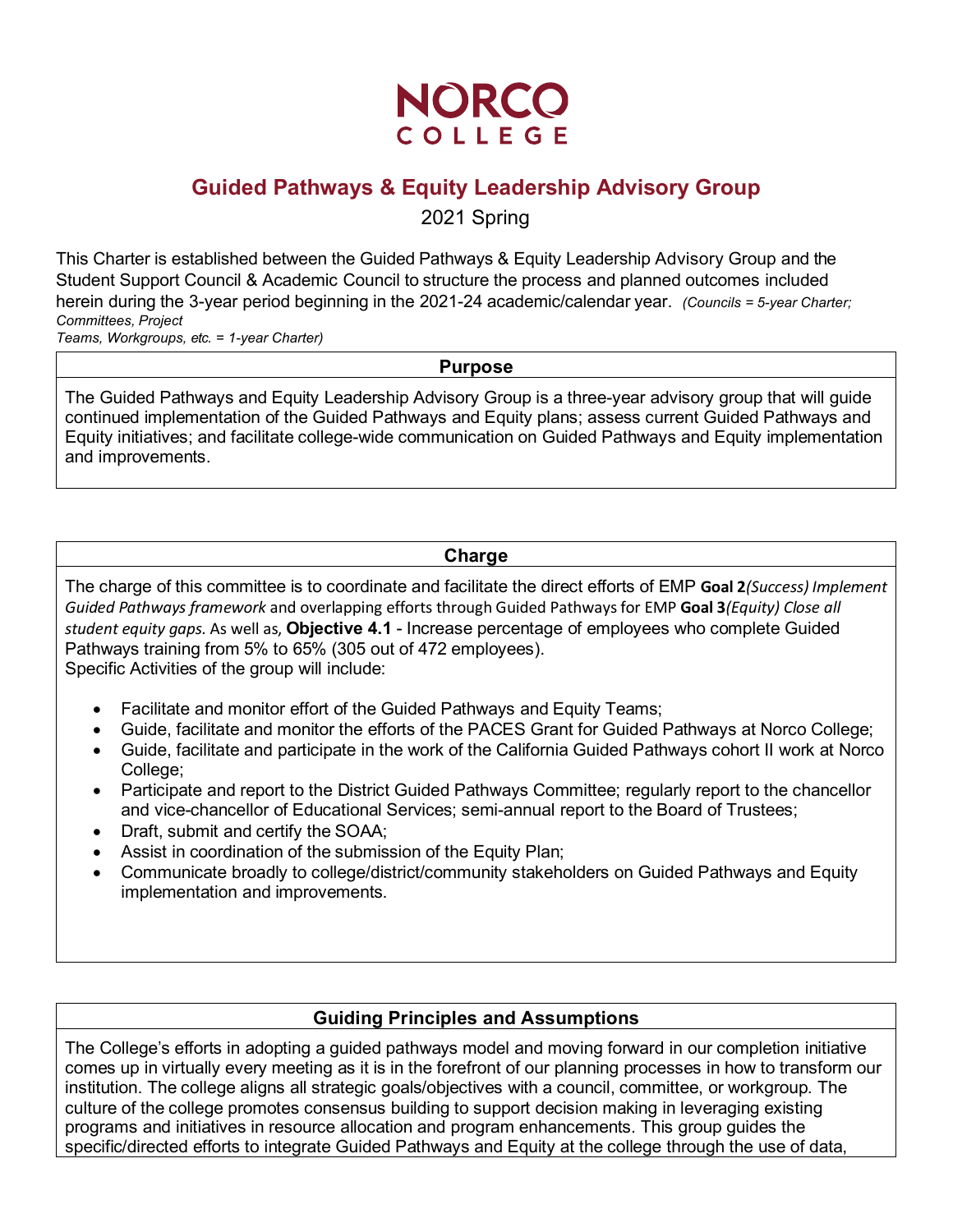# **Guiding Principles and Assumptions**

holistic assessment, state assessments (SOAA, CAGP), planning (Equity Plan) and the Quality Focus Essay in the 2020 Accreditation Document to guide its efforts.

# **Scope & Expected Deliverables**

**Goal 2***(Success) Implement Guided Pathways framework.*

**Goal 3***(Equity) Close all student equity gaps.*

**Objective 4.1** - Increase percentage of employees who complete Guided Pathways training from 5% to 65% (305 out of 472 employees)

Each year, this group will,

- Collaborate with Academic Senate, Academic Council and Student Services Council with regard to Guided Pathways and Equity efforts;
- Guide the efforts of Guided Pathways and Equity project-teams;
- Assess and report via the California Scale of Adoption for Guided Pathways, and Equity Plan;
- Participate in the California Guided Pathways cohort II state wide work (3-year commitment beginning 20-21 and other regional efforts (IEGP);
- Guide, assess, and advise the work of the PACES grant with the Dean of Student Services;
- Coordinating and facilitating cooperation and alignment with district-wide Guided Pathways and Equity entities;
- Communicate quarterly to college/district/community stakeholders on Guided Pathways implementation and Equity improvements.

## **Membership**

The Advisory Group will be comprised of 8 members; meetings are open and other expertise may be requested as needed.

- Dean of Student Services [Chair]
- Dean of Instruction
- Faculty Representative from Academic Senate for Guided Pathways
- Faculty Representative from Academic Senate for Equity
- Counseling Faculty Representative from Academic Senate for Guided Pathways
- CSEA Member for Guided Pathways
- CSEA Member for Equity
- PACES Program Coordinator

# **Meeting Time/Pattern**

The Advisory Group meets monthly on second Tuesday at 2:00 PM. The Advisory Group will also meet monthly on the fourth Tuesday with the Project Teams at 2:00 PM. Contact the Chair/Co-Chair(s) or designated facilitator to place an item on a future agenda.